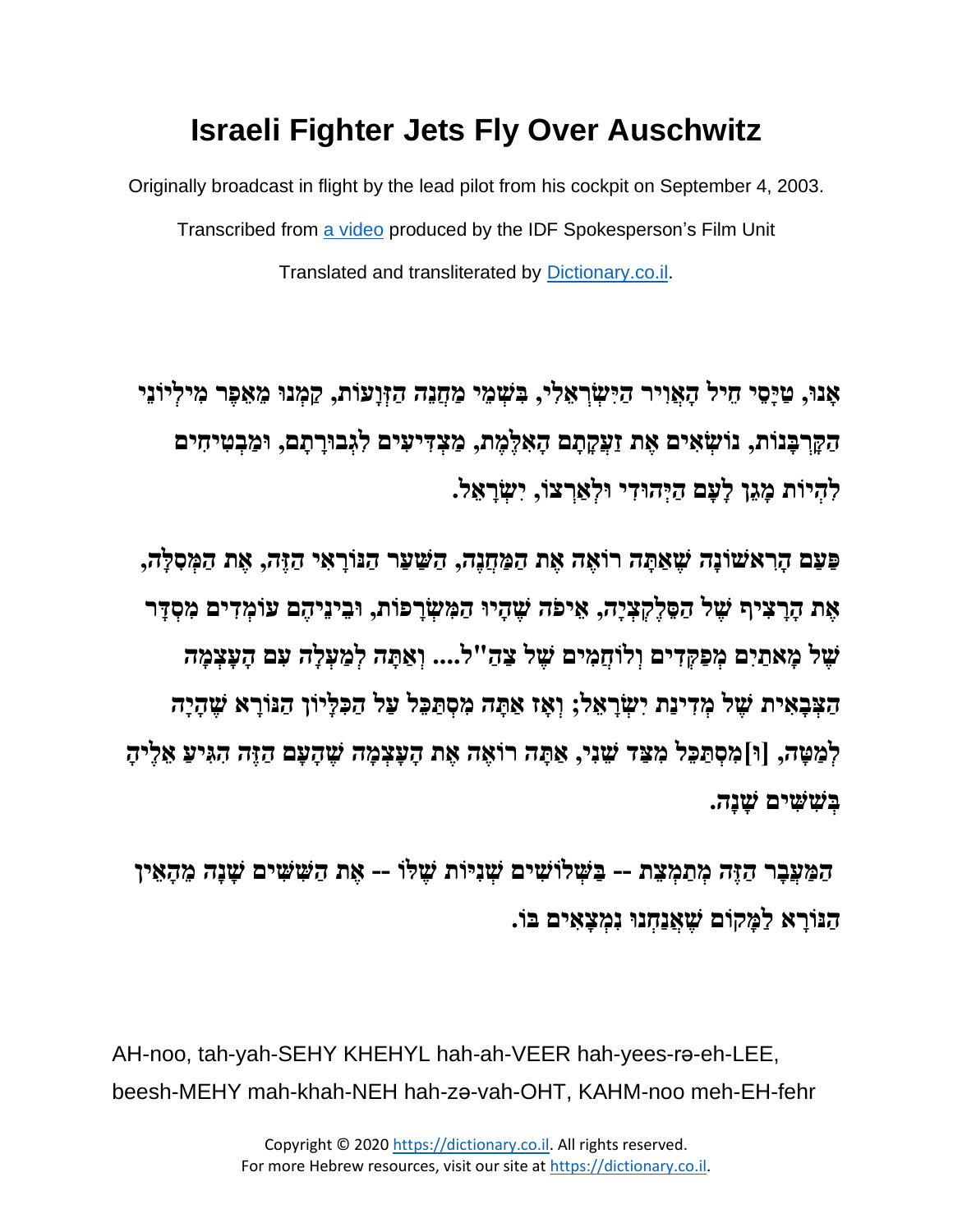meel-yoh-NEHY hah-kohr-bah-NOHT, nohs-EEM EHT zah-ah-kah-TAHM hah-ee-LEH-meht, mahts-dee-EEM leeg-voo-rah-TAHM, oo-mahv-tee-KHEEM leeh-YOHT mah-GEHN lah-AHM hah-yǝ-hoo-DEE ool-ahr-TSOH, yees-rah-EHL.

PAH-ahm hah-ree-shoh-NAH sheh-ah-TAH roh-EH EHT hah-mah-khah-NEH, hah-SHAH-ahr hah-noh-rah-EE hah-ZEH, EHT hah-mǝ-see-LAH, EHT hah-rah-TSEEF SHEHL hah-seh-LEHK-tsee-yah, EHY-foh sheh-hah-YOO hah-mees-rah-FOHT, oo-vehy-nehy-HEHM ohm-DEEM mees-DAHR SHEHL mah-TAH-yeem mǝ-fahk-DEEM vǝ-loh-khah-MEEM SHEHL TSAH-hahl.... vǝ-ah-TAH lǝ-MAH-lah EEM hah-ohts-MAH hah-tsǝ-vah-EET SHEHL ma-dee-NAHT yees-rah-EHL; va-AHZ ah-TAH mees-tah-KEHL AHL hah-kee-lah-YOHN hah-noh-RAH sheh-hah-YAH lǝ-MAH-tah, [oo-]mees-tah-KEHL mee-TSAHD sheh-NEE, ah-TAH roh-EH EHT hahohts-MAH sheh-hah-AHM hah-ZEH hee-GEE-ah eh-LEH-hah bǝ-shee-SHEEM shah-NAH.

hah-mah-ah-VAHR hah-ZEH mǝ-tahm-TSEHT -- bah-shǝ-loh-SHEEM shǝ-nee-YOHT sheh-LOH -- EHT hah-shee-SHEEM shah-NAH meh-hah-EHYN hah-noh-RAH lah-mah-KOHM sheh-ah-NAHKH-noo neem-tsah-EEM BOH.

We, pilots of the Israeli Air Force, in the sky of the camp of atrocities, have risen from the ashes of the millions of victims, carrying their mute scream, saluting their courage, and promising to be a shield for the Jewish people and for its land, Israel.